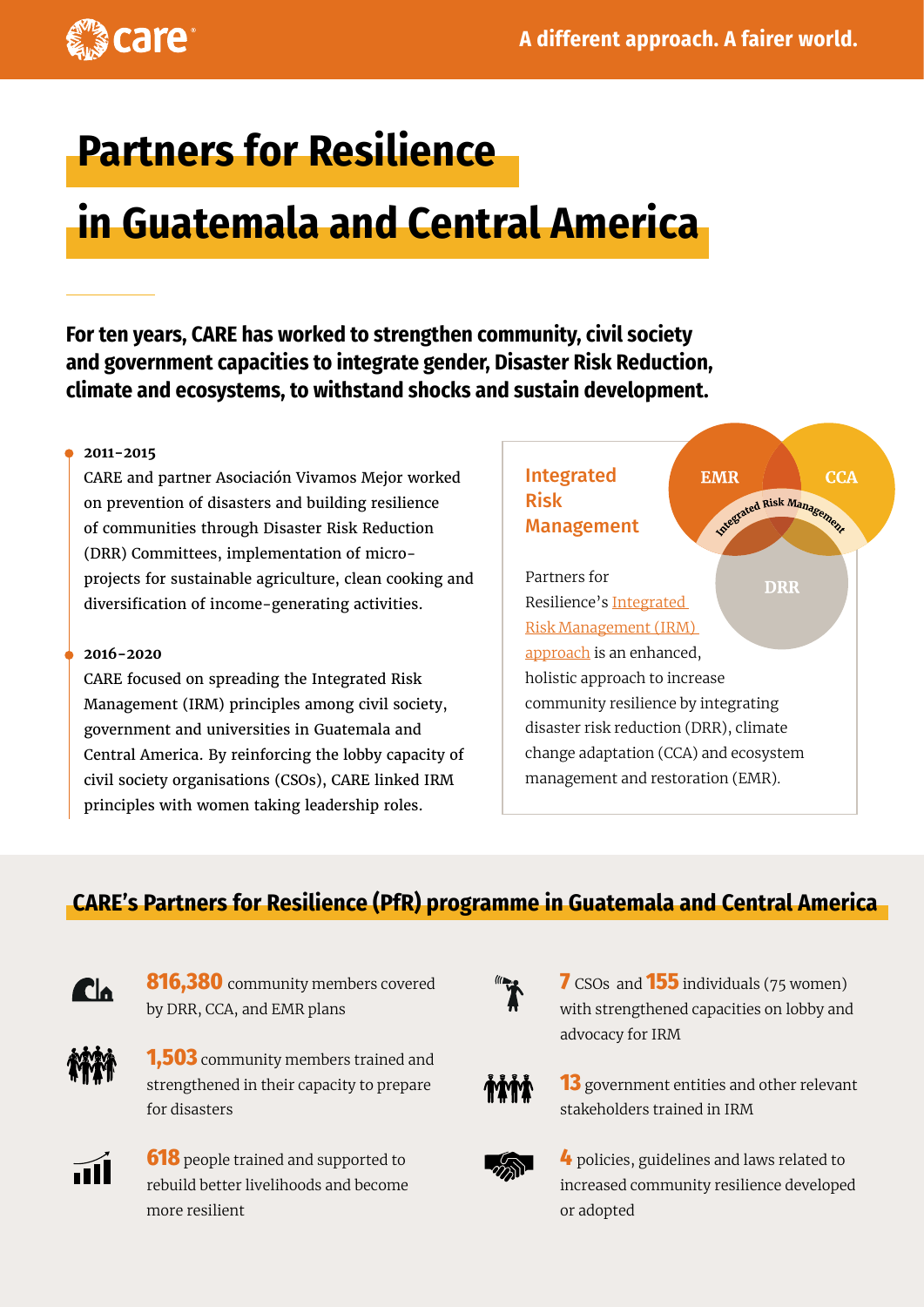Guatemala is a multi-ethnic, multicultural and multilingual country with a population of 14.9 million, and is highly vulnerable to extreme weather events and climate change. Cycles of protracted droughts and sparse, yet torrential rains regularly batter the country, resulting in crop failure, the death of livestock and alarming levels of food insecurity. The country is highly exposed to multiple threats including severe storms, major earthquakes, volcanic eruptions, forest fires, as well as a loss of biodiversity, much of which has been exacerbated by climate change. According to the World Risk Report, Guatemala is the country in Latin America most vulnerable to natural hazards. Considering these risks, a consortium of CARE, Cordaid, The Netherlands Red Cross, Red Cross/Red Crescent Climate Centre and Wetlands International implemented the [Partners for](https://www.partnersforresilience.nl/en/)  [Resilience](https://www.partnersforresilience.nl/en/) for ten years, funded by the Netherlands Ministry of Foreign Affairs. This publication outlines CARE's main achievements.



# **Context Main achievements**

### Disaster Risk Reduction and Ecosystem Management

Disasters are becoming more frequent and less predictable due to climate change and environmental degradation, trapping people in a vicious circle of poverty, risk and vulnerability. Training sessions by CARE and Asociación Vivamos Mejor led to the creation of DRR Committees and plans.

- CARE trained communities to assess their existing hazards and response capacities through CARE's [Climate Vulnerability and Capacity Analysis](https://careclimatechange.org/cvca/)  [\(CVCA\),](https://careclimatechange.org/cvca/) promoting a participatory process which incorporated women's voice in decisions and raised awareness on risks for women and youth.
- Communities created DRR Committees ([COLRED\)](https://library.partnersforresilience.nl/?r=633) that developed DRR plans, evacuation routes, and communication channels with responsible authorities to cover 816,380 community members. The plans encompassed drills, strategies based on recurrence and magnitude of disasters, and the construction of infrastructure such as rainwater infiltration channels.
- CARE and partner CSOs trained indigenous communities Nahualá y Santa Catarina Ixtahuacán, which improved their preparedness for extreme weather events by installing meteorological stations and using satellite software.

#### CARE's gender focus

CARE strengthened authorities and partner CSOs to integrate gender based IRM principles. Using [CARE's](https://insights.careinternational.org.uk/images/in-practice/GEWV/GEWV_guidance-note_spanish_2019.pdf)  [gender equality framework,](https://insights.careinternational.org.uk/images/in-practice/GEWV/GEWV_guidance-note_spanish_2019.pdf) mainstreaming gender equality in IRM enabled CSOs Madre Tierra and RECMURIC to [accompany women in influencing the agenda](https://library.partnersforresilience.nl/pages/view.php?ref=635&k=) of decision-making institutions. CARE also contributed to [a five-year monitoring and evaluation system for the gender equality policy](https://library.partnersforresilience.nl/pages/view.php?ref=322&k=) of the national Disaster Reduction agency CONRED, which now includes minimum thresholds such as a gender approach in 80% of DRR coordination groups.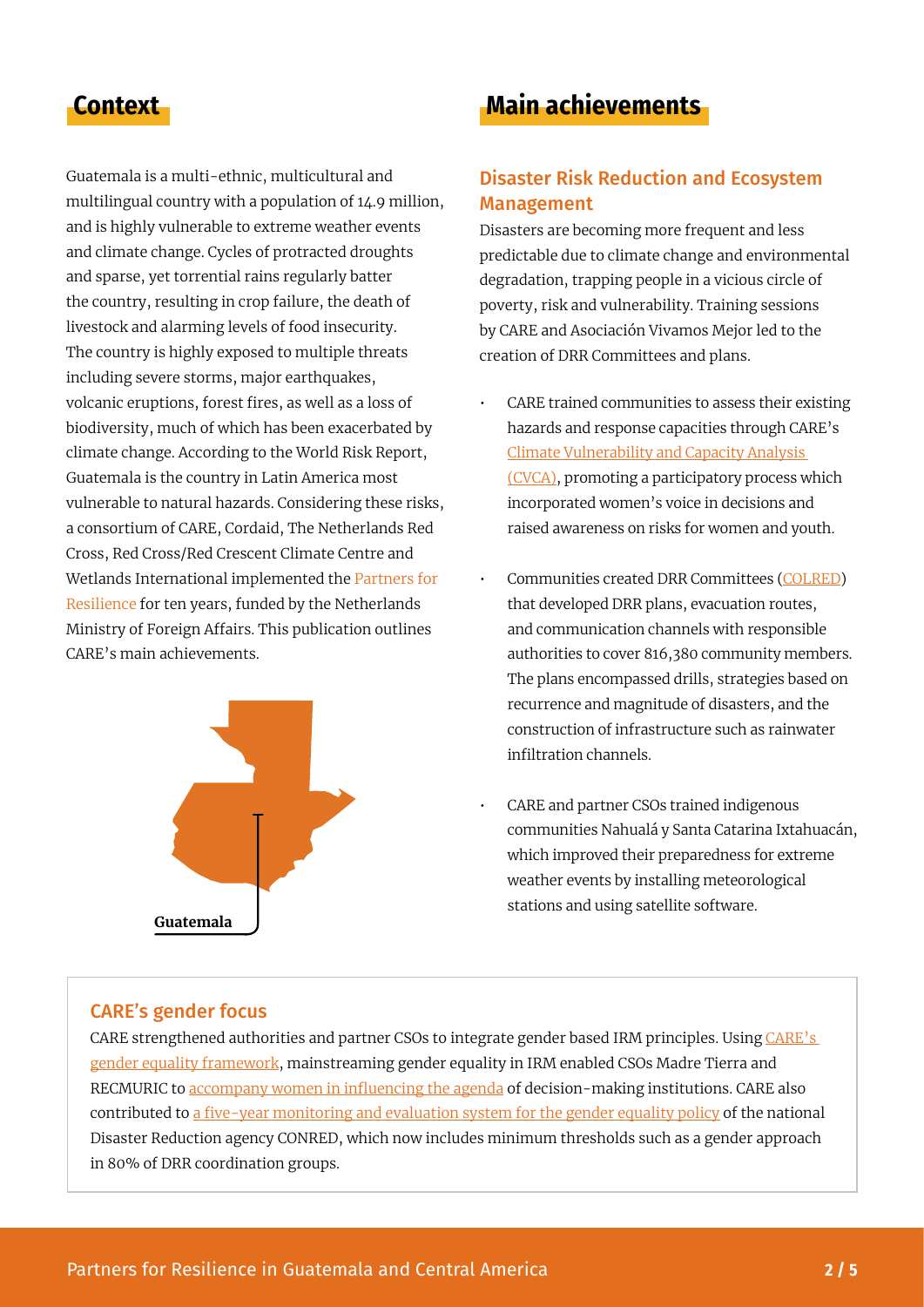

#### Climate Change Adaptation

In Guatemala, climate change increasingly threatens food security and water availability. CARE and Asociación Vivamos Mejor promoted communitybased adaptation through micro-projects, and learning centres for community members. CARE trained 618 community members to rebuild better livelihoods when confronted with acute weather conditions.

- CARE assisted 10 communities in five departments in designing and implementing [30 micro](https://library.partnersforresilience.nl/?r=632)[projects to strengthen community resilience:](https://library.partnersforresilience.nl/?r=632) fuel-efficient cookstoves and reforestation strategies to reduce the impact of climate change; beekeeping to diversify income-generating activities; and multi-purpose nurseries and school gardens to disseminate climate-resilient agricultural practices.
- CARE assisted national and local governments to provide learning opportunities on the harmful impacts of climate change through 36 Learning Centres for Rural Development. These were set up in coordination with the Ministry of Agriculture, Livestock and Food, which also provided technical assistance. The Learning Centres helped identify tailored measures for climate change adaptation of land, infrastructures and people, by prioritising the leadership and participation of women and girls.

### Strengthening capacity of civil society and government

Civil society influence in DRR-related legislation and decision-making at national and municipal levels was generally limited. To improve this, CARE trained and supported CSOs on advocacy and IRM.

- CARE strengthened capacities of CSOs to participate in decision-making on IRM at all levels, including Municipal and Community Councils for Urban and Rural Development (COMUDES and CODEDES). This was complemented by assisting governments to become more open to CSO participation.
- With the Ministry of Education, CARE equipped [schools](https://careclimatechange.org/case-studies-bringing-resilience-building-to-the-classroom/) with IRM [Educational Modules](https://library.partnersforresilience.nl/pages/search.php?search=!collection336), to develop climate resilience of Guatemalan children and youth. The modules have become a reference for the regional Central American agency for Disaster Prevention, CEPREDENAC.
- CARE supported the establishment of the [Inter-](https://library.partnersforresilience.nl/pages/view.php?ref=458&k=)[University Platform \(InterU-GRD\)](https://library.partnersforresilience.nl/pages/view.php?ref=458&k=) of 12 Guatemalan universities. This led to the introduction of PfR's integrated approach to disaster risk into the academic syllabus.
- CARE advised the Corporate Social Responsibility platform CentraRSE, formed by 125 companies, on business strategies following IRM principles. With the Presidential Secretariat for Planning and Programming (SEGEPLAN), CARE involved companies Cementos Progreso and FUNDAZUCAR in territorial planning, resulting in local adaptation projects financed by these companies.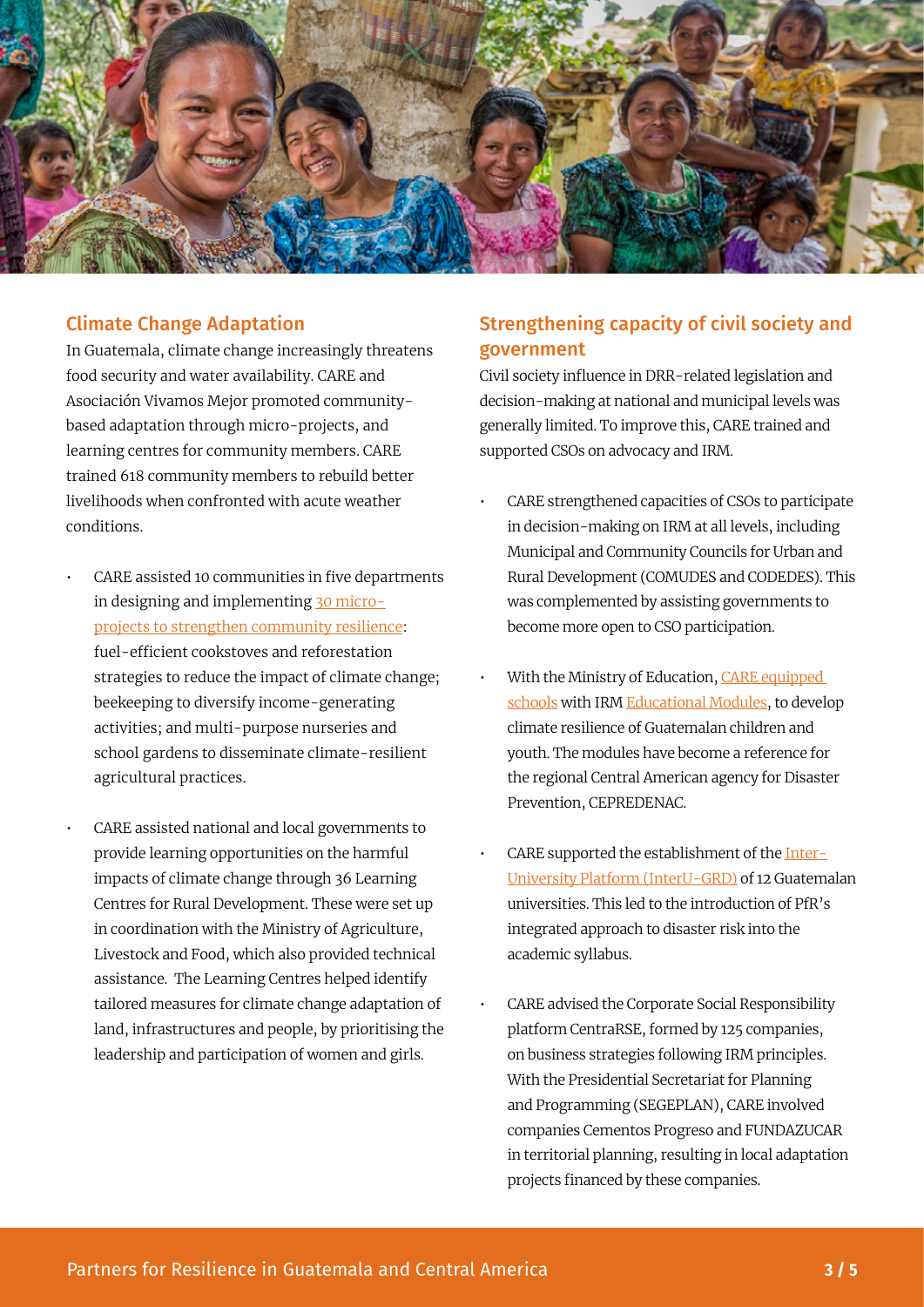## **Mother Earth**



#### **Raquel Vásquez' story of resilience**

Raquel Vásquez knows there is an innate connection between the Earth and women: "They both feed the world. They both give life." Raquel leads the grassroots organisation Madre Tierra in Guatemala. Over the last 24 years, Madre Tierra has been a safe space for Raquel to become an independent woman, interact with civil society and local and national authorities, and advocate for women's empowerment.

CARE's Partners for Resilience programme supported Madre Tierra by sharing knowledge about the consequences of climate change and how to adapt. Women and girls are more likely to suffer when the land, forest and water resources on which their livelihoods depend are heavily impacted. In Raquel's community, climate change was first felt in the form of water scarcity. For Raquel, one thing is clear: without women, there will be no solutions. "Considering that the destruction of the Earth is caused by human beings, the solution is in our hands<sup>"</sup>

#### Influencing laws and policies

In Guatemala, authorities did no proper consultation with local actors on policies that refer to IRM, resilience or sustainable development. CARE changed this situation by creating the conditions for CSOs to work together with 13 government entities and other relevant stakeholders.

- CARE facilitated the creation of the [Interagency](https://library.partnersforresilience.nl/?r=634)  [Strategic Agenda \(ISA\)](https://library.partnersforresilience.nl/?r=634). The ISA is a space for dialogue for different government entities to articulate public policies, strengthen capacities and mobilise resources on risk reduction. With Disaster Risk Management (DRM) agency CONRED, CARE also introduced the ISA at territorial level, bringing in the private sector, civil society and academia. The regional Coordination Centre for Disaster Prevention in Central America CEPREDENAC has recognised the ISA as a model for intergovernmental dialogue to address the IRM approach in Central America.
- The Presidential Secretariat for Planning and Programming (SEGEPLAN) updated the [Guidelines for the Preparation of Municipal](https://library.partnersforresilience.nl/pages/view.php?ref=589&search=guatemala&offset=0&order_by=relevance&sort=DESC&archive=0&k=&)  [Development and Land-Use Plans](https://library.partnersforresilience.nl/pages/view.php?ref=589&search=guatemala&offset=0&order_by=relevance&sort=DESC&archive=0&k=&) in Guatemala, with CARE and partners providing input and technical assistance on the IRM approach. By 2020, the new guidelines were rolled out in 257 out of 360 municipalities, with growing adoption of IRM actions by local governments.
- CARE participated in developing the national [Methodological Guide for Risk Management,](https://library.partnersforresilience.nl/pages/search.php?search=%21collection362&k=&offset=0&order_by=relevance&sort=DESC&)  [Vulnerability Reduction and Improvement of](https://library.partnersforresilience.nl/pages/search.php?search=%21collection362&k=&offset=0&order_by=relevance&sort=DESC&)  [Climate Change Capacity](https://library.partnersforresilience.nl/pages/search.php?search=%21collection362&k=&offset=0&order_by=relevance&sort=DESC&). National institutions are now making use of this for risk management in sectors of Health, Infrastructure, Agriculture, Biodiversity and Protected Areas and the Coastal Marine Zone, approved by the National Council of Climate Change of Guatemala.